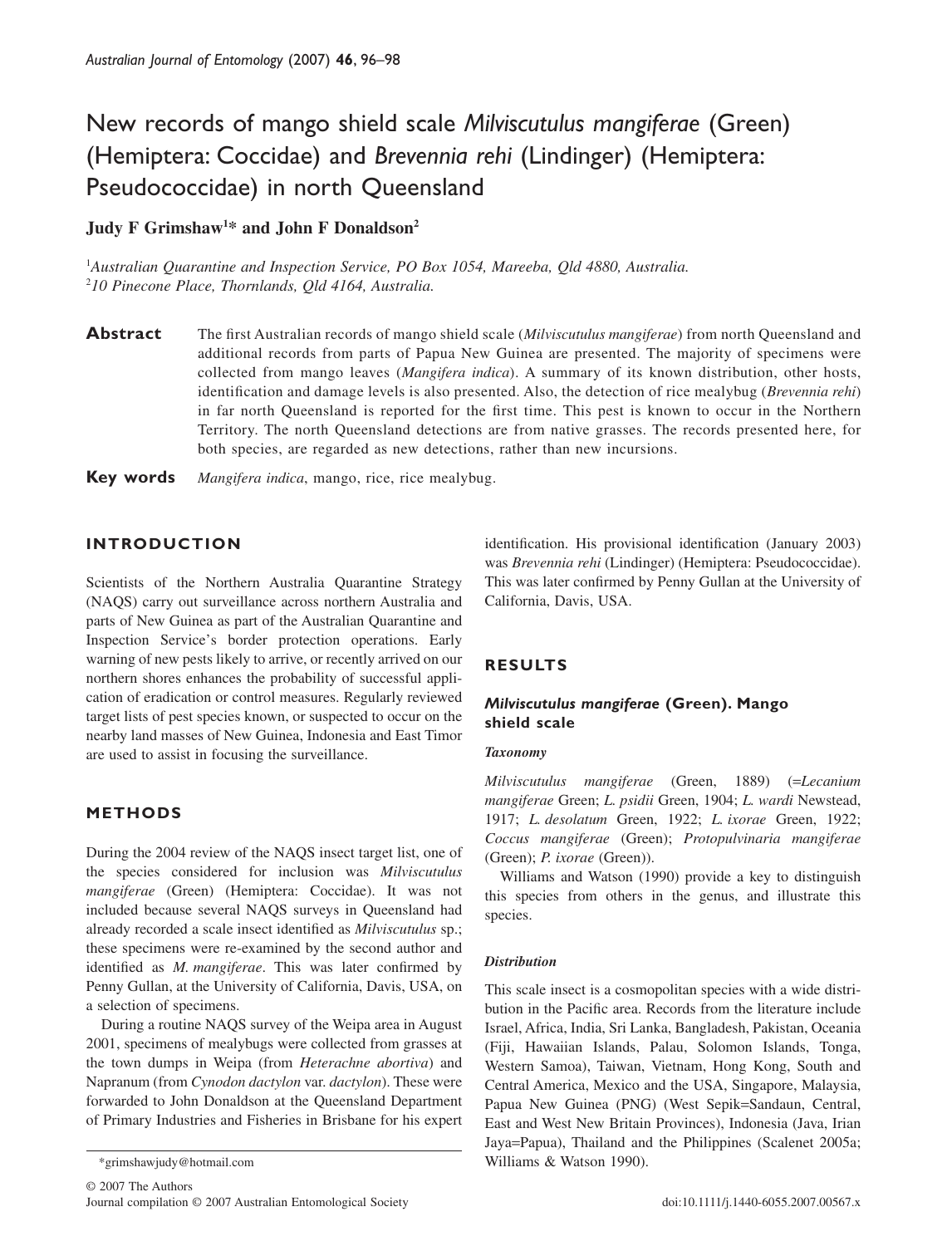The oldest Australian records presented here are from early quarantine surveys in November 1988. Records from New Guinea (Papua and PNG) are not the first records for that island; Williams and Watson (1990) examined material from Irian Jaya and sites on the mainland of PNG. There are also records from some of the island territories such as East and West New Britain and Bougainville. However, they did not examine any material from the Western Province, NAQS records from Australia and the Western Province of PNG are published here for the first time.

#### *Material examined*

All the specimens are lodged in the Department of Primary Industries and Fisheries Insect Collection at Indooroopilly, Brisbane. Records are listed from the most northerly to most southerly. **PNG: Sandaun Province:** Vanimo, A. Postle, 25.ix.2004, ex *Mangifera indica*; **Western Province:** Rumginae Mission, J.F.G. & M. Kame, 3.ix.2003, ex *Syzygium aqueum*; Kiunga, J.F.G., 27.v.1995, ex *Ficus copiosa*; Wipim, J.F.G., 7.v.1992, ex *Annona muricata*; Daru, J.W.T., 27.xi.1989, ex *Syzygium* sp.; J.F.G., 23.xi.1990, ex *M. indica*; J.F.G., 7.vi.1999, ex *M. indica*; Sigabaduru, J.W.T., 30.xi.1989, ex C*itrus* sp.; Mabaduan, J.W.T., 29.xi.1989, ex leguminous vine; J.F.G., 25.xi.1990, ex *M. indica*; Old Mawata, J.F.G., 25.xi.1990, ex *M. indica*; Buzi, J.F.G., 27.xi.1990, ex *M. indica*; **Australia: Torres Strait:** Boigu Island, J.F.G., 12.ii.1991, ex *Syzygium suborbiculare*; Saibai Island, K.L. Anderson, 27.ii.2001, ex *Syzygium branderhorstii*; Yam Island, J.F. Donaldson, 3.iv.1990, ex *Bruguiera gymnorhiza*; Badu Island, J.F.G., 17.i.1997, ex *S. branderhorstii*; Hammond Island, J.F.G., 8.ii.2000, ex *M. indica*; J.F.G., 1.vii.1996, ex *M. indica*; Thursday Island, J.F.G., 19.x.1996, ex *M. indica*; Prince of Wales Island, J.W.T., 31.viii.1989, ex *M. indica*; **Cape York Peninsula:** Fly Point, W.H.T. Yarrow, 21.xi.1988, ex *Syzygium* sp.; Bamaga, J.W.T., 4.xi.1989, ex *Syzygium* sp.; J.W.T., 4.xi.1989, ex *Syzygium* sp.; Umagico, J.F.G., 14.i.1997, ex *S. suborbiculare*; Old Mapoon, J.F.G. & R. Davis, 24.vii.2001, ex *Planchonia careya*; Portland Roads, J.F.G., 5.x.2000, ex *M. indica*; 'Wenlock', J.F.G. & B.M. Waterhouse, 23.ix.2003, ex *M. indica*; Archer River Roadhouse, J.F.G., 26.vii.1998, ex *M. indica*; Lizard Island Resort, K.L. Anderson, 21.ii.2001, ex *M. indica*; Cape Tribulation, N. Bluthgen, 15.x.1999, ex *Acmena graveolens*; N. Bluthgen, 1.v.2002, ex *Ardisia pachyrrhachis*; N. Bluthgen, 4.vi.2002, ex *A. pachyrrhachis*; N. Bluthgen, 17.vi.2002, ex *Syzygium erythrocalyx*; Cairns, J. Royer & M. Trinca, 27.xi.2001, ex *M. indica*. (J.F.G. = Judy F. Grimshaw: J.W.T. = John W. Turner.)

#### *Damage levels*

Peña and Mohyuddin (in Litz 1997) comment that the mango shield scale damages mangoes as a result of the amount of 'honeydew' produced and the subsequent growth of sooty mould. Heavy infestations will result in reduced tree vigour and leaf size, causing yellowing of the leaves, leaf drop and

death of branches. NAQS records show that in all except a few cases the damage levels were reported to be 'light' and pest abundance on the host was 'light' to 'medium'. The preponderance of records from mango listed in this report is likely to be a reflection the focus of NAQS surveys on crops and related plants, rather than a representation of its host range.

#### *Recorded hosts ex literature*

*Milviscutulus mangiferae* is polyphagus; records from Scalenet (2005a) and Williams and Watson (1990) include 68 genera in 40 families, including papaya (*Carica papaya*), avocado (*Persea americana*), breadfruit (*Artocarpus altilis*), *Syzygium* spp., *Vanilla* sp., guava (*Psidium guajava*), coconut (*Cocos nucifera*), orange and lemon (*Citrus sinensis*, *C. limon*).

#### *Brevennia rehi* **(Lindinger). Rice mealybug**

#### *Taxonomy*

*Brevennia rehi* (Lindinger, 1943) (=*Ripersia sacchari oryzae* Fletcher, 1917; *Ripersia oryzae* Green, 1931; *Ripersi rehi* Lindinger, 1943 (replacement name for *Ripersia oryzae* Green); *Tychaea rehi* (Lindinger); *Heterococcus rehi* (Lindinger)).

For a description and illustration of this insect see Williams and Watson (1988).

#### *Distribution*

*Brevennia rehi* is a mealybug that feeds on grasses, including rice on which it can become a pest. Kalshoven (1981) in 'The Pests of Crops in Indonesia' mentions it as occurring in India, Pakistan, the Philippines and possibly at Bogor in Java. Williams (1985) in 'Australian mealybugs' records this pest from Darwin, collected from green couch *Cynodon dactylon.* Williams had previously recorded this pest from the Darwin area (Williams *et al*. 1981), where he speculated that it was recently introduced. He also recorded its presence in east New Britain Province collected in 1941 from couch grass (Williams & Watson 1988).

#### *Material examined*

All the specimens are lodged in the Department of Primary Industries and Fisheries Insect Collection at Indooroopilly, Brisbane. Records are listed from the most northerly to most southerly. **Australia: Queensland: Weipa:** 27.viii.2001, J.F. Grimshaw, ex *Heterachne abortiva*; **Napranum:** 25.viii.2001, J.F. Grimshaw, ex *C. dactylon* var *dactylon*.

#### *Damage levels*

The pest abundance recorded in Weipa and Napranum was 'medium' on the *Cynodon* species, and 'high' on the *H. abortiva.* The flower heads of *H. abortiva* comprise a large number of densely packed spikelets which overlap each other